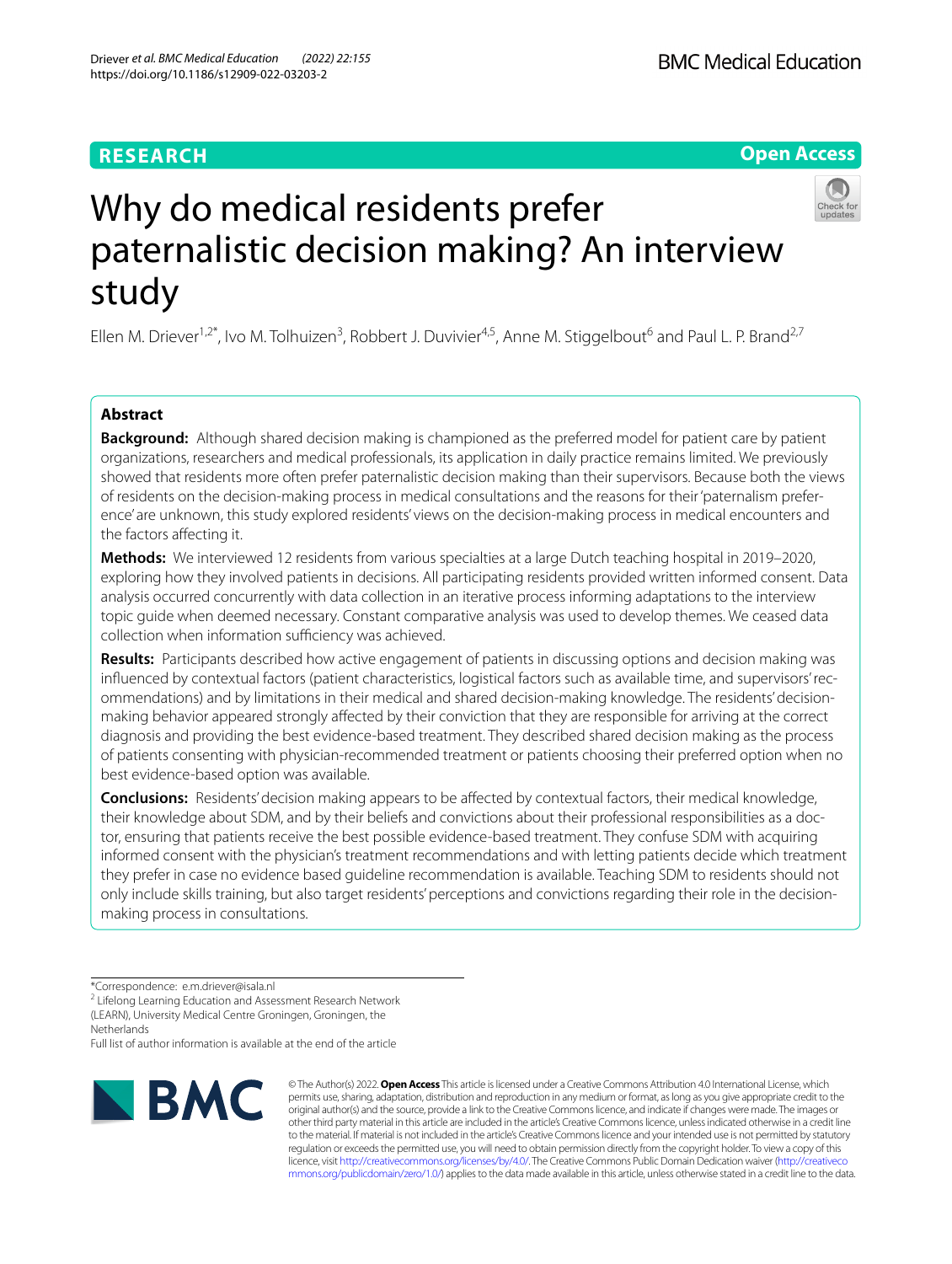**Keywords:** Shared decision making, Evidence based medicine, Paternalism, Communication skills, Medical residents, Hidden curriculum

## **Background**

In the Western world, shared decision making (SDM) is increasingly championed as the preferred model for patient care both by patients  $[1]$  $[1]$ , clinicians  $[2, 3]$  $[2, 3]$  $[2, 3]$  $[2, 3]$ , healthcare organizations and policy makers [[4,](#page-8-0) [5](#page-8-1)]. SDM is the process in which patients and clinicians collaborate to make a health decision that suits the individual patient's medical situation, context, views and preferences [\[6](#page-8-2)]. There are several models that describe SDM. For example, Stiggelbout and colleagues distinguish four steps: informing the patient that a decision is to be made and that patient's opinion is important, explaining options with pros and cons, exploring patients' preferences and discussing patients' decision role preference and make (or defer) the decision [[7\]](#page-8-3). SDM is often contrasted with paternalistic decision making, whereby clinicians take the diagnostic or treatment action which they consider best for their patients, and ask for their consent [\[8](#page-8-4)]. Accumulating evidence suggests that patients who are more actively involved in decision making are more satisfed with the decision-making process and the decision itself, are more likely to adhere to treatment recommendations, and achieve better health outcomes  $[9-11]$  $[9-11]$  $[9-11]$ . Despite these advantages of SDM, its application in daily clinical practice remains limited [\[7](#page-8-3), [12](#page-8-7), [13](#page-8-8)]. A possible explanation is that not all health care professionals know what SDM is and how to apply it in practice  $[2-4]$  $[2-4]$ . They see SDM mainly as discussing the options with their advantages and disadvantages [[3\]](#page-7-2). Physicians are increasingly trained and expected to base the information about the pros and cons of the diferent available options on evidence-based guidelines. Guidelines tend to overemphasize algorithmic rules and relatively strong recommendations based on limited or weak evidence [\[14](#page-8-9)], leaving relatively little room for including the patient's preferences and values to arrive at a decision that fts the individual patient's specifc situation best [\[14](#page-8-9)[–16](#page-8-10)].

Recently, we conducted a cross-sectional survey among 394 Dutch clinicians at diferent levels of seniority of their perceptions towards decision making in their medical encounters. This study showed that most clinicians preferred SDM, but in daily practice performed paternalistic decision making more often than they wanted. Unexpectedly, residents were considerably more likely than medical specialists to state to prefer and perform paternalistic decision making  $[3]$  $[3]$ . The reasons for their 'paternalism preference' remain unclear. It has been shown that residents and junior doctors feel uncertain

about applying SDM in their encounters with patients [[17–](#page-8-11)[19\]](#page-8-12), which may contribute to their preference for paternalistic decision making. To our knowledge the relationship between residents' uncertainty and their decision-making behavior in medical encounters has not been studied to date. The overall positive attitude that physicians express towards SDM [[2,](#page-7-1) [3\]](#page-7-2), may be distorted by their belief that they already involve patients in decisions about their care  $[2-4]$  $[2-4]$ . It is unknown to what extent this also applies to residents. A thorough understanding of residents' perception towards decision making is needed, because this generation of medical doctors will be instrumental in the further implementation of SDM as desired by patients  $[1]$  $[1]$ , clinicians  $[2, 3]$  $[2, 3]$  $[2, 3]$  $[2, 3]$ , healthcare organizations and policy makers [\[4](#page-8-0), [5\]](#page-8-1). More in-depth knowledge of residents' views on the process of decision making in medical encounters and the factors afecting it, could help in designing SDM training programs to contribute to optimal patient centered care. This study was designed to develop a theoretical framework on how residents view the decision-making process in consultations with patients, and how they refect on their own decision-making behavior in such encounters.

## **Methods**

## **Study design**

We used a constructivist grounded theory approach – a useful methodology for exploring processes and perceptions – to explore residents' views on the decisionmaking process and their decision-making behavior in medical consultations. Consistent with grounded theory principles, we took an iterative approach: data collection and data analysis occurred simultaneously, with the ongoing data analysis informing the subsequent approach to data collection [[20\]](#page-8-13).

## **Setting**

In the Netherlands, residency programs last between fve and 6 years. Residents work under direct or indirect supervision of medical specialists, and are increasingly autonomous in their practice over the years. Relevant for this study is that they see patients independently from their supervisors in outpatient clinics, on wards and at the emergency department. Residency programs consist of rotations at both academic and afliated general teaching hospitals. We conducted our study at Isala Hospital, a large affiliated teaching hospital, offering rotations in 28 residencies. It serves as an afliated hospital of the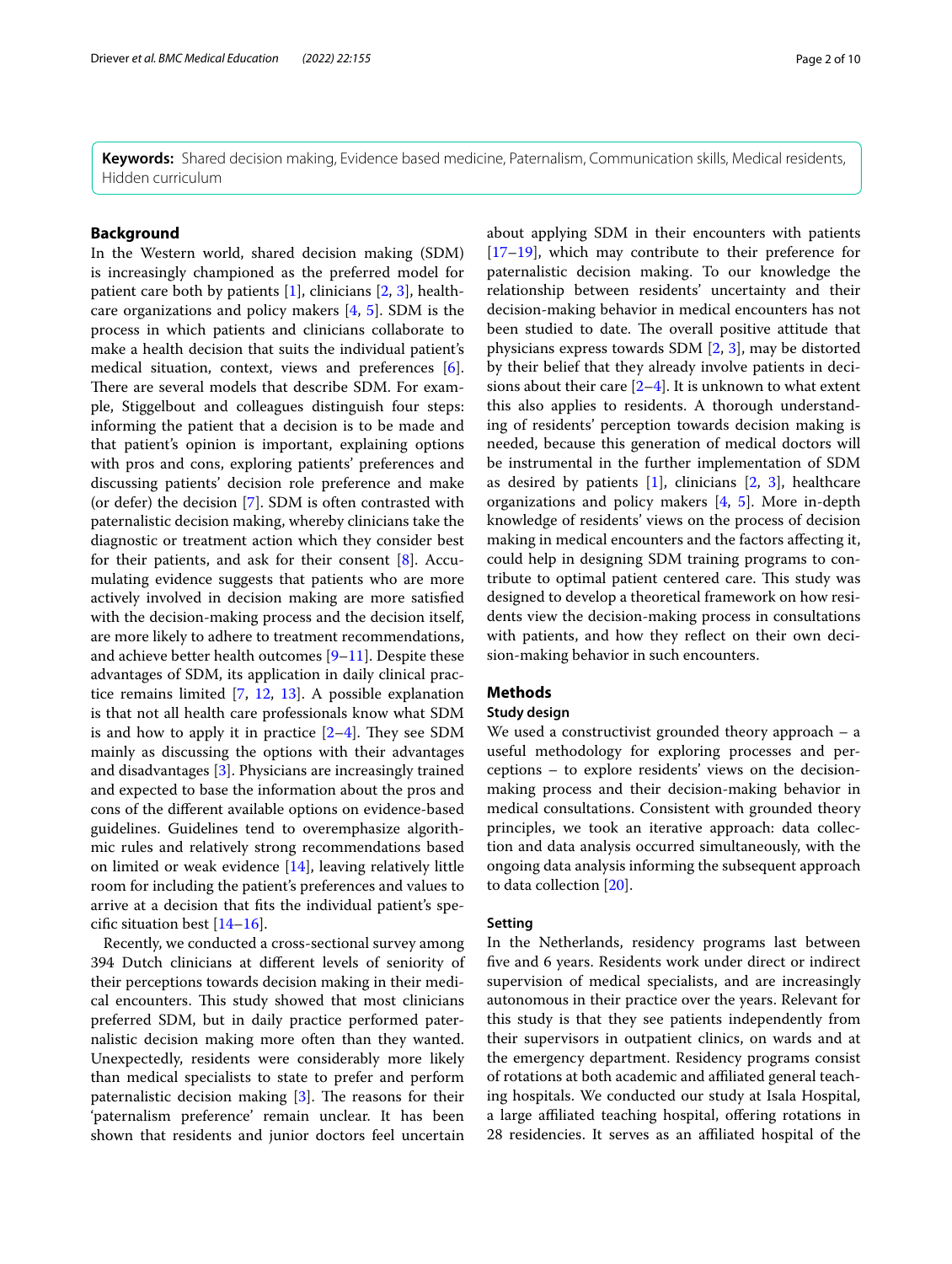University Medical Center Groningen. The principles of evidence based medicine (EVM) and the importance of clinical practice guidelines are being taught in Dutch medical curricula, but SDM is not yet established as a core component of undergraduate and postgraduate medical education in the Netherlands.

## **Participants**

All medical residents who participated in our previous study [[3](#page-7-2)], in which we assessed their preferred and usual decision-making roles with the modifed Control Preference Scale (CPS), were invited via e-mail by the main researcher (EMD) to participate in this interview study. There was no working relationship or power relation between the researchers and the residents who were invited and we made it clear in the information about our research that participation was voluntary. Participants were not recruited based on specifc characteristics. All participants were of Dutch nationality, none had a non-Western migrant background. There were six men and six women; seven participants were between 25 and 30years of age, the other fve between 30 and 35 years of age. Table [1](#page-2-0) presents discipline, year of training, and preferred and usual decision-making role of participating

<span id="page-2-0"></span>**Table 1** Participant characteristics (*N*=12)

residents (based on an earlier study) [\[3](#page-7-2)]. Residents who consented to participation in the study were invited consecutively until we had determined that our data were sufficient for answering our exploratory research questions (see Data analysis for more details).

## **Data collection**

Two researchers (EMD and IMT), both trained in performing qualitative research interviews, conducted individual, semi-structured in-depth interviews with the participants between September 2019 and February 2020. Each interview was led by one researcher, with the other making feld notes and asking additional questions if needed. EMD was acquainted with three participants because they were from the same year at the same university, those interviews were conducted by IMT. Each interview started by asking the residents to refect on two recent clinical decisions that they had made in two medical encounters. We used these clinical scenarios as a basis for discussing the residents' views on the process of medical decision making in their encounters, how they involved the patients in decisions, and what their preferred and regular behavior was in reaching a decision with or for the patient. We used an interview topic list to

| <b>Characteristics of the medical residents</b>                   |                         | <b>Number</b><br>of<br>residents |
|-------------------------------------------------------------------|-------------------------|----------------------------------|
| Specialty                                                         | Pulmonology             | 4                                |
|                                                                   | Gastroenterology        | 3                                |
|                                                                   | Emergency medicine      | 2                                |
|                                                                   | Gynecology              |                                  |
|                                                                   | Urology                 |                                  |
|                                                                   | Orthopedic surgery      |                                  |
| Medical school                                                    | University of Groningen | 8                                |
|                                                                   | University of Amsterdam | 2                                |
|                                                                   | University of Rotterdam |                                  |
|                                                                   | University of Nijmegen  |                                  |
| Years of experience as junior doctor (range 6 months - 4.5 years) | $0-1$ year              | 2                                |
|                                                                   | $1 - 2$ years           | 6                                |
|                                                                   | $> 2$ years             | 4                                |
| Years of residency training (range 9 months - 6.0 years)          | $0 - 2$ years           | 4                                |
|                                                                   | 2-4 years               | 6                                |
|                                                                   | $>4$ years              | 2                                |
| Decision making role preference as reported in previous study [3] | Paternalistic           | 4                                |
|                                                                   | Informative             |                                  |
|                                                                   | Shared decision making  | 7                                |
| Usual decision making role as reported in previous study [3]      | Paternalistic           | 7                                |
|                                                                   | Informative             | $\Omega$                         |
|                                                                   | Shared decision making  | 5                                |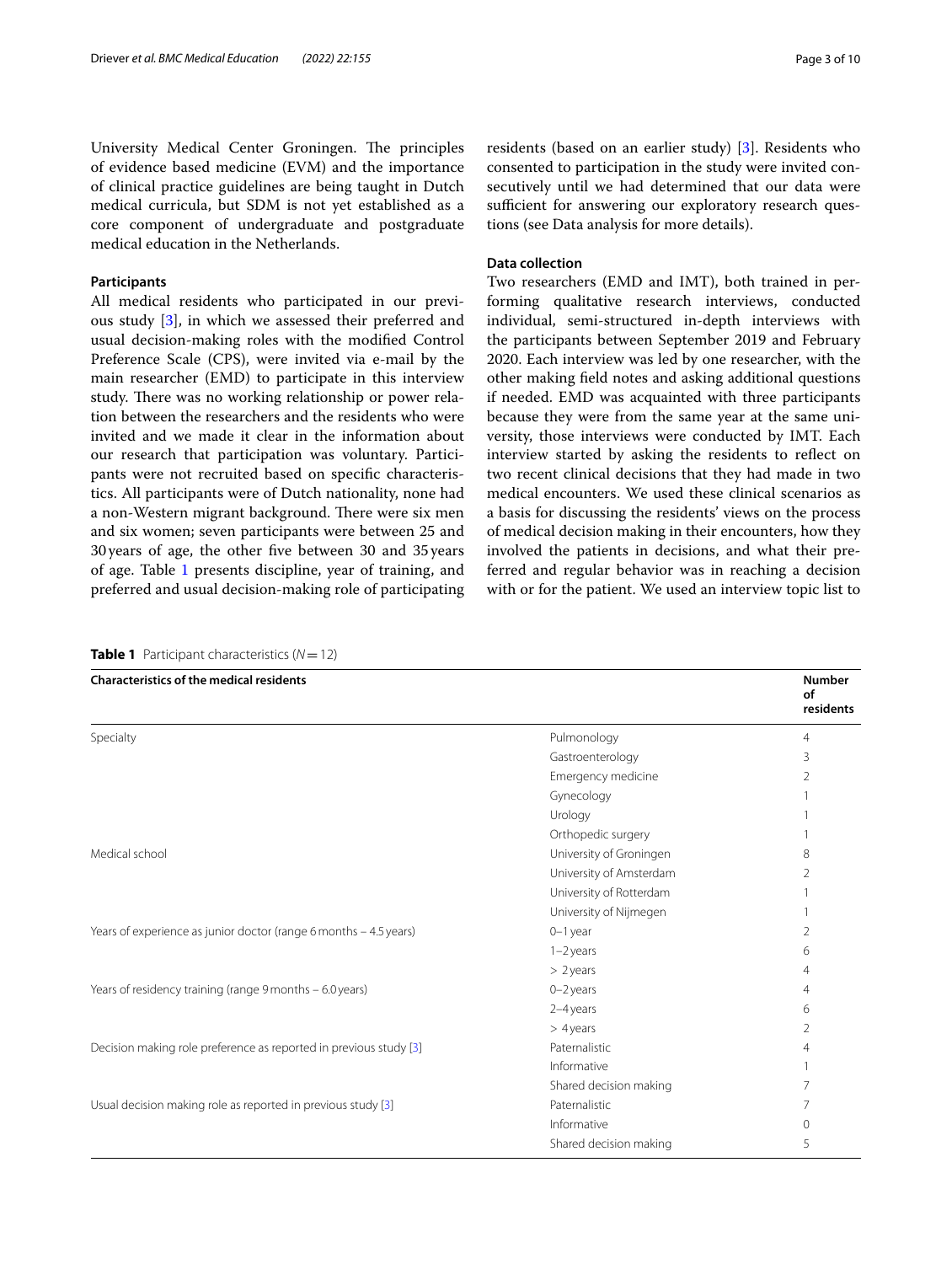guide the fow of the interview. Interviews lasted between 40 and 60min, were audio recorded and transcribed verbatim.

## **Data analysis**

Data analysis occurred concurrently with data collection in an iterative process informing adaptations to the interview topic guide when deemed necessary. Three researchers (EMD, IMT and PLPB) read, re-read and open coded each transcript independently. They met after the frst two interviews and discussed discrepancies in the codes until they reached agreement about the initial coding list. Subsequent meetings between EMD, IMT and PLPB were conducted after every 2–3 interviews to discuss the coding. Codes were organized into related concepts, which were further developed into themes. Relations among themes were defned and discussed to arrive at a conceptual level of analysis, in consultation with the complete research team. We ceased data collection when sufficient information was achieved to reliably describe residents' views on decision making and their behavior in medical encounters, without important gaps or leaps of logic [\[21](#page-8-14)]. We used Atlas.ti version 8.1 (Scientifc Software Development GmbH, Berlin, Germany) to manage the data.

## **Research team and refexivity**

In a constructivist grounded theory approach, concepts and themes arise through interaction with participants and other researchers in the team  $[20]$ . Therefore, it is important to take the background of the team members into account, because this infuences data collection and interpretation  $[22]$  $[22]$ . The lead author (EMD) is a medical doctor with 1 year work experience as a resident in pediatrics before starting her PhD project on SDM. This experience as a resident was considered an advantage because it gave her an excellent insider understanding of the study subjects and their work contexts. IMT is a medical student who used this study as the subject of his master's degree research thesis. He had experienced decision making in consultations mostly by observing residents and medical specialists doing this during consultations. RJD is a third year psychiatry resident with a background in educational research who also provided an insider perspective on the topic under study and contributed to relating developed theory with existing medical education research evidence. AMS is a professor of medical decision making with a background in epidemiology and a long track record of studying SDM in diferent settings. PLPB is a medical education researcher and professor, with a 20-year experience in pediatrics and research on treatment adherence and medical communication. The interdisciplinary research team allowed us to approach data analysis from various perspectives: those of medical student, resident, supervisor, and researcher of SDM and medical education, facilitating triangulation of the.

research fndings. EMD, RJD and PLPB have experience in the application of SDM in their clinical work. After our previous study [\[3](#page-7-2)], we considered several potential explanations for the observed residents' paternalism preference (e.g., resident uncertainty, time constraints, and the hierarchical nature of medicine in which residents are expected to follow supervisors' guidance in making medical decisions), but the absence of scientifc evidence to support any of these hypotheses prompted us to choose an explorative design for the current study. We therefore use a grounded theory approach to promote the development of a thorough account of the residents' narratives of their decision-making views and behavior without an a priori model or hypothesis. Although all researchers had extensively studied SDM literature and view it as a useful model to promote patient involvement in medical decision making, they applied a number of safeguards against bias in analyzing and interpreting the data. In the interview guide, we deliberately used open-ended probing questions to encourage participants to discuss their own views on the decision-making process in medical encounters, and to describe their usual behavior in reaching decisions in such encounters, and avoided questions leading towards predefned SDM models. Being aware of researcher engagement and in striving to be as open as possible to the participants' experiences and views, the interviewers tried to put aside their preconceptions about the phenomenon under investigation. During data analysis, the researchers kept an open mind for conficting codes, refecting on their interpretation of participants' experiences and views, and resolving diferences through discussion and consensus in an iterative process.

The study was carried out in accordance with the Declaration of Helsinki and was approved by The Ethical Review Board of the Dutch Association of Medical Education (NVMO) (fle number 2019.5.6) and Isala Hospital's Ethical Review Board (fle number 200308). All participating residents provided written informed consent.

## **Results**

We identifed four major themes that infuenced residents' views on and behavior in decision making: context, residents' medical knowledge, residents' knowledge about SDM, and residents' beliefs about the doctor's role in the decision-making process (see Fig. [1\)](#page-4-0). We describe each theme in more detail, with representative quotes from the participants, including their discipline and their self-reported usual decision-making role from our previous study.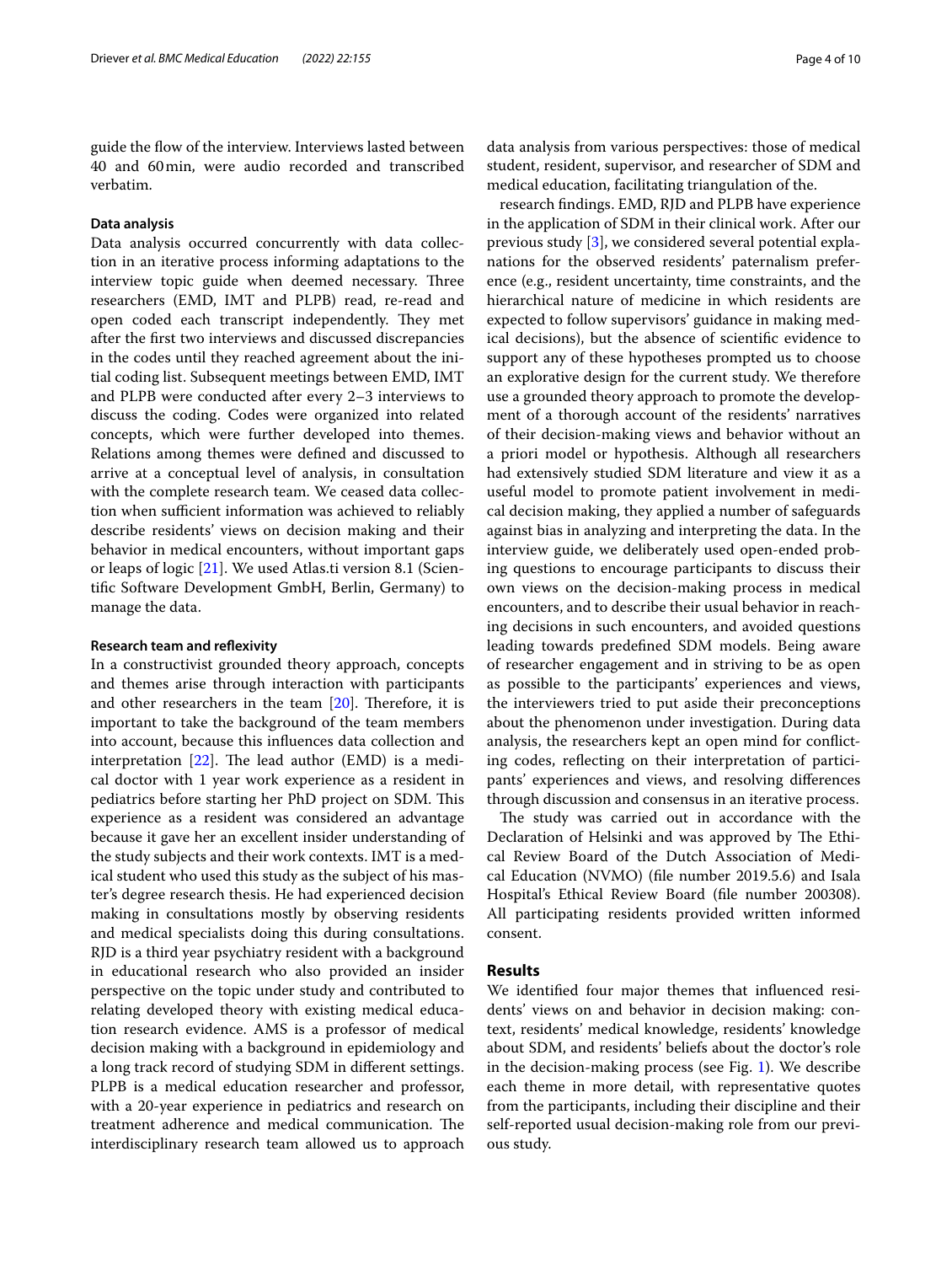

## <span id="page-4-0"></span>**Context**

Residents described various contextual factors that infuenced their decision-making behavior. We classifed these contextual factors into three categories: patient characteristics, logistical factors and the role of the supervisor. All interviewed residents experienced lack of time and specifc clinical settings, particularly acute situations, as barriers to involving the patient actively in the decision-making process.

*If someone comes into the emergency room with sepsis, then you need to, you need to just act and then you need to give them antibiotics. (P7, gastroenterology, SDM).*

*Umm.. yeah and if you admit a patient [..], then you still have options but then you just tell them "this is what we're going to do". Unless they object to it, then that is what you are actually going to do. (P4, pulmonology, paternalistic decision making).*

Some residents expressed reluctance to engage the patient in the decision-making process because they felt that this approach was not consistent with their supervisor's work style. If a supervisor had proposed specifc treatment for the patient in their discussion of the case with the resident, residents felt little room to discuss alternative treatment options and to involve the patient in the treatment decision, particularly during the frst years of residency.

*Tat's just my position as, as a resident. Umm, yeah.. if my supervisor wants me to (treat the patient as proposed by the supervisor), I'll do it. (P8, emergency medicine, paternalistic decision making).*

## **Residents' medical knowledge**

When residents thought that they lacked sufficient in-depth medical knowledge to be able to explain the advantages and disadvantages of diferent available options, they tended to propose a single treatment option that they were familiar with, and that they usually derived from national or local clinical practice guidelines. With increasing experience and more comprehensive medical knowledge, residents felt more confdent to discuss diferent options with their patients and engage them in the decision-making process.

*For an appendectomy, I know what... what the odds are. But for antibiotic treatment, which I actually never really use, it hardly ever happens … .yeah, I don't really know the stats that well. So in that sense I would steer towards surgery then. Because that's something I know. (P8, emergency medicine, paternalistic decision making).*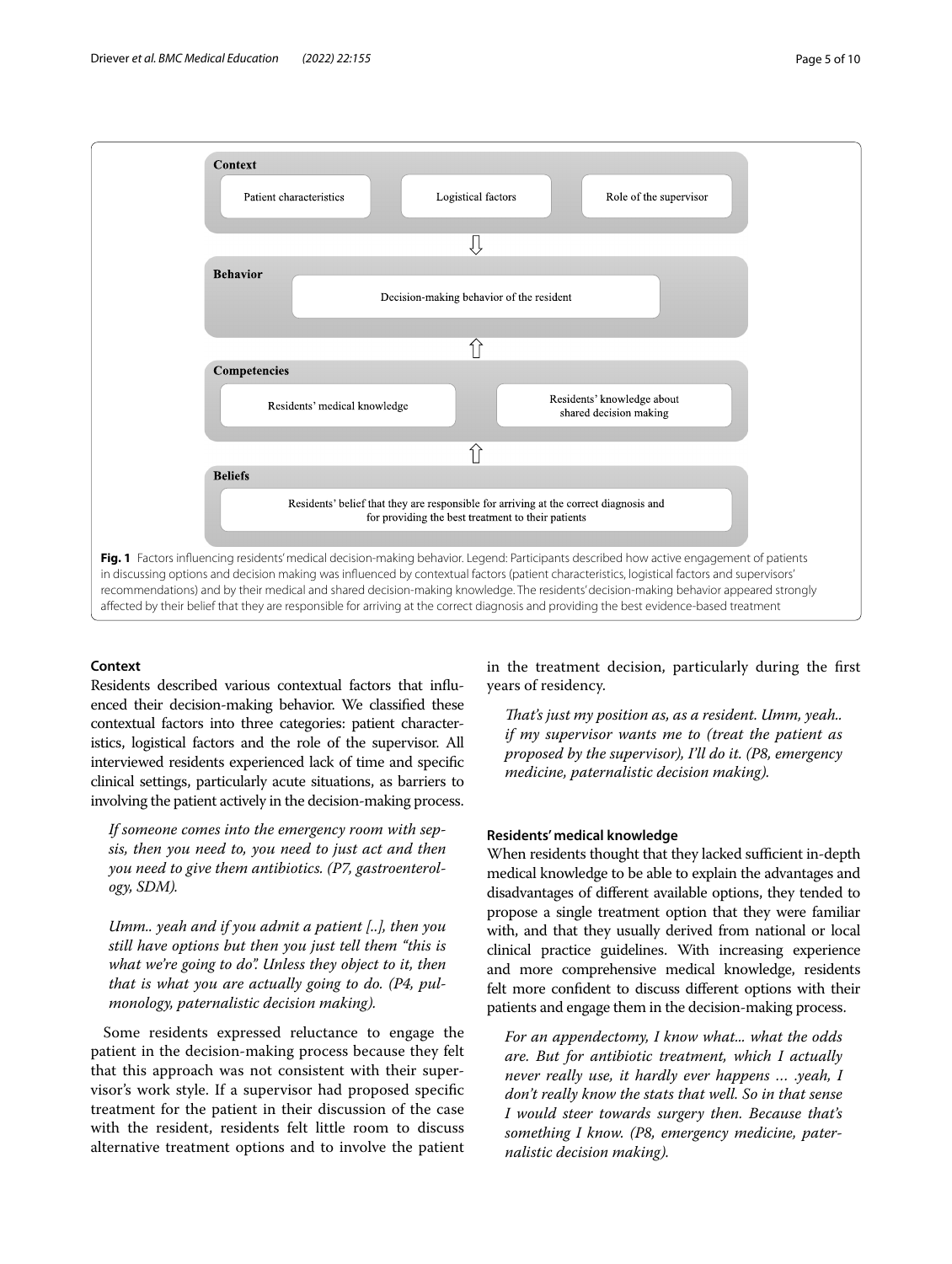## **Limited knowledge about SDM**

All interviewed residents had heard of the term SDM during medical school, for example in mandatory communication skills training, but none had followed specific SDM training. The residents' descriptions of the decision-making process were consistent between participants, irrespective of their preferred decision-making role as reported in our previous study (Table [1\)](#page-2-0) [\[3\]](#page-7-2). Residents described two approaches to decision making. In most cases, residents would propose a single specific treatment based on recommendations from evidence-based guidelines and would ask the patient to consent with this proposal. When no guideline recommendation was available to suggest a best treatment, they would inform the patient about benefits and risks of possible treatment options and let the patient decide. The residents called both these approaches SDM. They reported that they chose between these two approaches based on their assessment of the available evidence, the complexity of the decision, and the impact of the treatment on the patient. In a complex or severe clinical situation, residents would propose specific treatment more firmly to make sure that the patient received the treatment that residents considered best.

*Well, I think with complex issues it depends a bit on what kind of patient it is, but yeah, then you're going to give them information where I think like, you really need me for. […] if it's something that's going to have a big impact on the patient's life. Umm … while with a lipoma, you really don't have that at all then, because then you just think, "you can decide, it really doesn't make a diference to me". (P2, urology, SDM).*

Residents related that they assessed the patient's ability to make "the best decision" during the encounter, based on the patient's social background and on their verbal and nonverbal responses to the questions and information provided by the residents. We asked all participants whether they ask their patients if and how they want to be involved in the decision making process. All participating residents stated that they never directly ask their patients this.

*Just based on a feeling, you can always tell. One patient wants to know all the ins and outs and they, well, then it's obvious that they want to make the decision themselves. Some people will literally just say like "you're the doctor, you just decide". Well OK then, then you don't really need to ask them. (P8, emergency medicine, paternalistic decision making).*

## **Beliefs about the doctor's role in decision making**

All interviewed residents expressed the frm belief that they are responsible to arrive at the correct diagnosis and to provide the best treatment to their patients. They felt that this was their responsibility as a doctor.

*Look, as a doctor, of course you always want to do what's best for the patient. (P10, pulmonology, paternalistic decision making).*

*You always want to do the best thing, but we always assume that what we think is best, is also best for the patient. (P1, pulmonology, SDM).*

The residents based this belief on the conviction that there was a correct diagnosis waiting to be uncovered for each patient, and that identifying this correct diagnosis would then logically lead to the best possible treatment option, based on the state of science or on evidencebased guidelines. They perceived the patient as a passive partner in this process, not as a co-creator of the choice that would best suit the patient's needs and preferences.

*If a patient comes in with pneumonia, then you're obviously not going to ask them which antibiotic they*  want. That's, that's just a decision based on protocol. *Tat's, that's not a choice. (P10, pulmonology, paternalistic decision making).*

*Interviewer: "how do you know what the best option is?" Resident: "It's been supported by scientifc research". (P7, gastroenterology, SDM).*

In order to achieve the best results for their patients, residents would steer the decision-making process towards their preferred option, especially when they were convinced that there was evidence to clearly prefer one treatment option.

*I didn't leave her a choice at all, no. I just thought: previously healthy woman, this is what we're going to do. (P9, gastroenterology, SDM).*

*Umm … how do we achieve that I actually get my way? Because I really do want him to have the best recovery. (P6, emergency medicine, paternalistic decision making).*

*Suppose umm … option A is clearly better than option B, then I'll do my best to get that across to the patient. […] and I feel that that's just normal, I mean, you became a doctor so that you can cure someone and uh … then you want to do that in the way that has the best results. (P8, emergency medicine, paternalistic decision making).*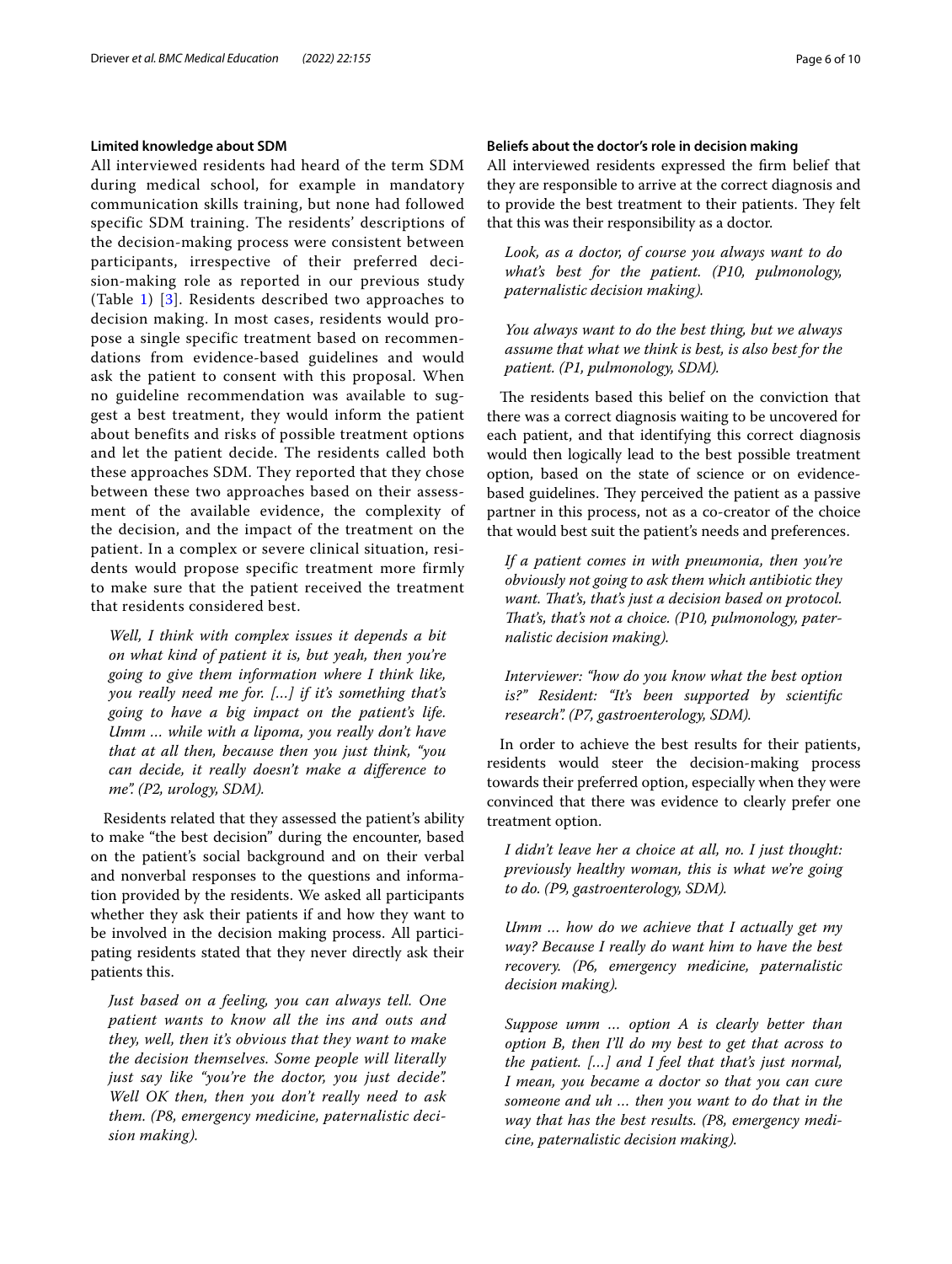## **Discussion**

In residents' narratives about their decision-making behavior in medical encounters, we identifed four themes that help to understand how residents think about the decision-making process in medical consultation. These themes were context factors, residents' medical knowledge, residents' SDM knowledge and skills and residents' beliefs about the doctor's role in decision making.

When refecting on factors infuencing their decision making, residents frst mentioned a number of context factors that have been described previously as barriers to apply SDM in clinical practice: patient characteristics [\[2](#page-7-1), [23\]](#page-8-16), time pressure [\[2](#page-7-1), [24](#page-8-17)], clinical setting (e.g. emergency situation)  $[23, 25]$  $[23, 25]$  $[23, 25]$ , and the role of the supervisor  $[23, 25]$ [26\]](#page-8-19). They also reported that their lack of medical knowledge and their lack of SDM knowledge and skills hindered involving patient in the decision-making process, in accordance with previous studies [\[4](#page-8-0), [23](#page-8-16), [27\]](#page-8-20), Similar contextual and competency barriers have been described previously in learning and practicing other complex skills, in health care communication [\[28](#page-8-21), [29\]](#page-8-22), practicing evidence based medicine [[30](#page-8-23), [31\]](#page-8-24), and in surgical procedures [[32](#page-8-25)]. In addition to these earlier reported barriers, however, the residents in our study also expressed a strong inner conviction that they are responsible for making the correct diagnosis and providing the best treatment for their patients. They felt that this was their responsibility as a doctor. This conviction appeared in the interviews with all participants, irrespective of the decision-making model preference they expressed in our previous study [[3\]](#page-7-2). When residents talked about the "best" treatment, they invariably based this on recommendations from evidence-based guidelines. It has been argued that good care involves the integration of EBM and patient centered communication (PCC) skills to make the best decisions for individual patients [\[16](#page-8-10), [33](#page-8-26), [34\]](#page-8-27). Although the founding fathers of the EBM movement emphasized that evidence-based practice implies the integration of the best available medical evidence, the physician's expertise and the patient's views and preferences [\[35](#page-8-28)], the guidelines are commonly presented to medical students and junior doctors as the "single best answer" and the "correct thing to do" [[14](#page-8-9), [36](#page-8-29), [37](#page-8-30)], which discourages physicians from making decisions tailored to the individual patient's context, views and preferences [[14,](#page-8-9) [16](#page-8-10), [33](#page-8-26)].

The principle of SDM is rooted in the conviction that the patient's specifc context, views or preferences may be valid reasons to deviate from guideline recommendations and choose another treatment option that fts the patient's situation best  $[7]$  $[7]$ . The residents in our study did not express awareness of that perspective on reaching a decision tailored to the patient's own expressed views and preferences, but considered it their responsibility to decide for their patients which treatment would be best for them. That these strong beliefs on professional tasks and responsibilities have a major impact on the residents' decision-making behavior in clinical encounters reflects findings from a recent study in which the development of professional identity in medical students was analyzed using the so-called levels of change model [\[38](#page-8-31)]. This model is an adaptation of Bateson's theory of the six 'logical levels' at which people think, learn, change and function: environment, behavior, competencies, beliefs, identity, and mission  $[39]$  $[39]$ . The interviewed residents in this study described how the context *(environment)* and their knowledge and skills *(competencies)* afected their decision making (*behavior*). They related how their decision making was guided by their convictions about their role as a doctor in the decision-making process *(beliefs*). The strength of their convictions and the firmness with which they were expressed suggested to us that these convictions could be part of their professional *identity* as a doctor  $[40-42]$  $[40-42]$ . Residents not only expressed the conviction that they are responsible for providing the best treatment in each patient, they also expressed the positivist view that each patient has a *correct diagnosis* which needs to be uncovered to allow them to provide patients with the best evidence-based treatment. They did not perceive the patient as a partner in this process, co-creating a treatment that would best suit the patient's needs and preferences  $[8]$  $[8]$ . This attitude reflects the ongoing dominance of the positivist paradigm in medical science [\[43](#page-8-35)]. A recent analysis of medical education materials showed that physicians are typically presented as the ones responsible for making the decision, and for convincing patients to follow their plans  $[44]$  $[44]$ . Thus, there appears to be a hidden curriculum in medical education steering medical students and residents away from SDM towards a more paternalistic model in their medical encounters. This helps to understand the findings of our previous study, in which most residents preferred paternalistic decision making  $[3]$  $[3]$ . The high status placed on scientifc evidence in guiding medical decisions may lead to "cookbook medicine"*,* thereby reinforcing to medical students and residents that there is only one way of dealing with a given clinical situation [[16](#page-8-10), [45,](#page-8-37) [46\]](#page-8-38). We propose that this deeply rooted positivist paradigm in medical science may help to explain the relatively small efects of training physicians in SDM skills on their decisionmaking behavior in subsequent consultations [[47–](#page-8-39)[51](#page-9-0)] or their adoption of the patient perspective [\[52](#page-9-1)]. It raises the question of how this positivist professional identity is being shaped in graduate and postgraduate medical education programs, and how an appreciation of the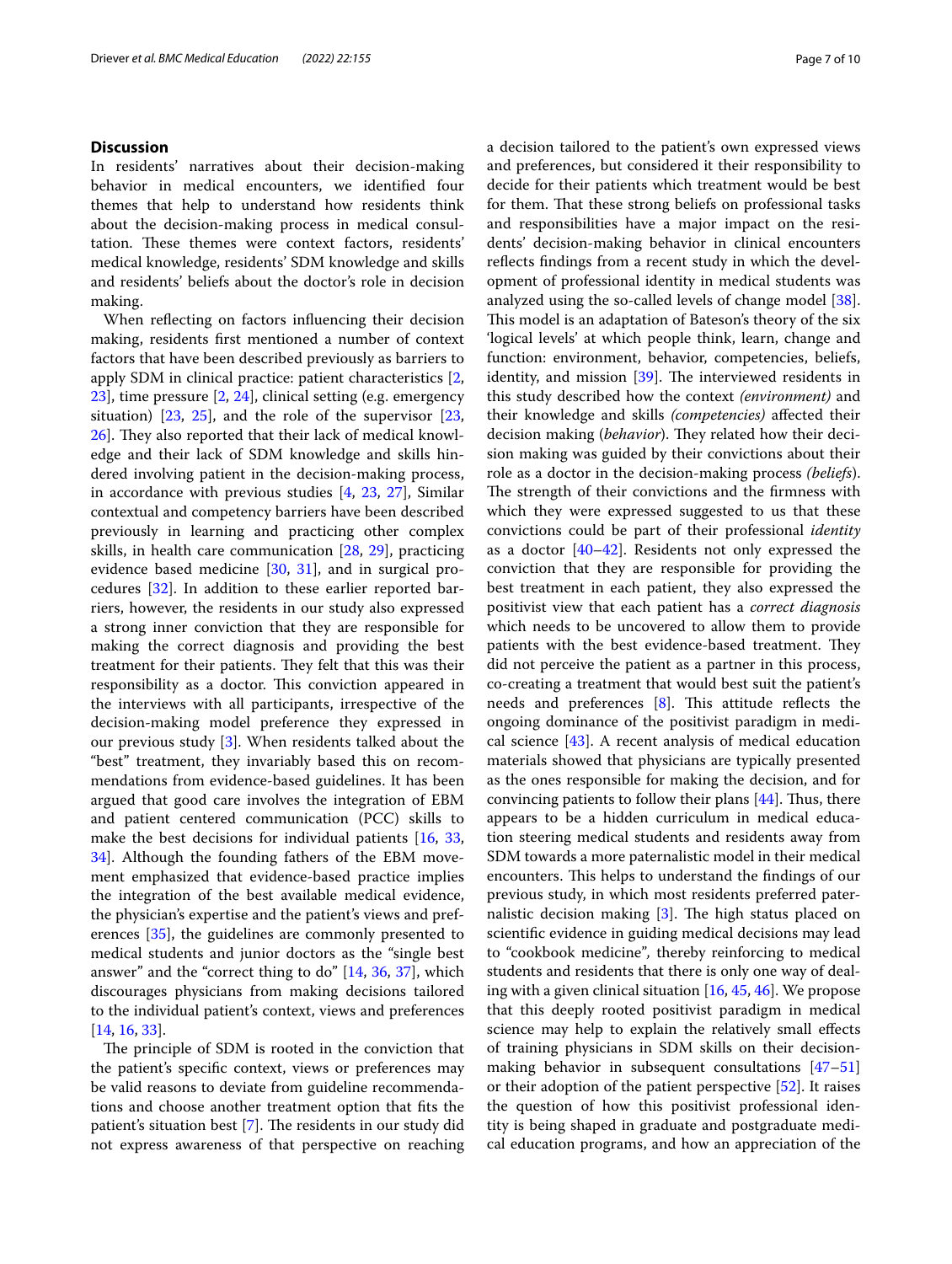uniqueness of each patient's context, views and preferences can be fostered throughout the medical education continuum.

The main limitations of our study include the singleinstitution context and the relatively small number of interviewed residents. Although we have no a priori reason to believe that residents from other hospitals have diferent beliefs about the role of a doctor in the decision-making process with their patients, further studies are needed to triangulate our fndings across diferent settings (e.g. primary care) and countries. Although the participation in our previous study may have afected residents' views on SDM, the remarkably similar responses on decision making in clinical encounters and the factors afecting this between participants who expressed preference for diferent decision making models in our previous study argues against responder bias.

Our results suggest that training residents in the complex skills of SDM should address the residents' convictions and beliefs regarding their professional tasks and responsibilities in the decision-making process [\[39](#page-8-32), [53](#page-9-2), [54\]](#page-9-3). Even if we succeed in shaping medical students' and residents' professional identity towards a model embracing SDM, the role model behavior that their supervisors express during the clinical phases of medical education is likely to have a strong efect on residents' decision-making behavior in daily practice [[55](#page-9-4)]. Successfully training students and residents in SDM should therefore include training the supervisors, to reduce the role models' effects in the hidden curriculum. The relentless drive to improve the evidence base of clinical medicine should be combined with a frm commitment to patient centeredness [\[33](#page-8-26)], to promote medical learners to embrace SDM, both in undergraduate and postgraduate medical education.

## **Conclusion**

Residents' paternalism preference in decision making appears to be afected by contextual factors, their medical knowledge, and their knowledge about SDM, but most strongly by their beliefs and convictions about their professional responsibilities as a doctor. They feel that they are responsible for making the correct diagnosis and providing the best treatment for their patients, not with their patients. These results suggests that shared decision-making teaching in residency should not be limited to communication skills training, but should also target residents' professional beliefs and values regarding their own and the patient's role in the decision-making process. This may be required to enhance the implementation of SDM in daily clinical practice, as the pinnacle of evidence based practice.

#### **Abbreviations**

SDM: Shared decision making; EBM: Evidence based medicine.

#### **Acknowledgements**

The authors thank the participants for sharing their experiences with us.

#### **Authors' contributions**

EMD designed the study, collected data, analyzed data, and was the principal author of the manuscript. IMT assisted in collecting, analyzing and interpreting the data, and edited the manuscript. RJD assisted in analyzing and interpreting the data, helped in writing the initial report, and edited the manuscript. AMS assisted in the design of the study, the interpretation of the data, and the editing of the manuscript. PLPB designed the study, supervised data analysis and interpretation, and edited the manuscript. The author(s) read and approved the fnal manuscript.

#### **Funding**

This research was supported by a research grant from the Isala Hospital's Innovation and Research Fund (INO1602).

#### **Availability of data and materials**

The datasets generated and/or analysed during the current study are not publicly available due the qualitative study design, in which the dataset consists only of the interview transcripts and the coding document, but this dataset is available from the corresponding author on reasonable request.

#### **Declarations**

#### **Ethics approval and consent to participate**

The study was carried out in accordance with the Declaration of Helsinki and was approved by The Ethical Review Board of the Dutch Association of Medical Education (NVMO) (fle number 2019.5.6) and Isala Hospital's Ethical Review Board (fle number 200308). All participating residents provided written informed consent.

#### **Consent for publication**

Not applicable.

#### **Competing interests**

The authors declare that they have no competing interests.

#### **Author details**

<sup>1</sup> Department of Innovation and Research, Isala Hospital, Dokter van Heesweg 2, 8025, AB, Zwolle, the Netherlands. <sup>2</sup> Lifelong Learning Education and Assessment Research Network (LEARN), University Medical Centre Groningen, Groningen, the Netherlands. <sup>3</sup> Faculty of Medical Science, University Medical Centre of Groningen, Groningen, the Netherlands. <sup>4</sup> Centre for Education Development and Research in Health Professions (CEDAR), University Medical Centre Groningen, Groningen, the Netherlands. <sup>5</sup> Parnassia Psychiatric Institute, The Hague, the Netherlands. <sup>6</sup>Department of Biomedical Data Sciences, Medical Decision Making, Leiden University Medical Centre, Leiden, the Netherlands. 7 Department of Medical Education and Faculty Development, Isala Hospital, Zwolle, the Netherlands.

Received: 8 April 2021 Accepted: 19 January 2022 Published online: 08 March 2022

#### **References**

- <span id="page-7-0"></span>1. Chewning B, Bylund CL, Shah B, Arora NK, Gueguen JA, Makoul G. Patient preferences for shared decisions: a systematic review. Patient Educ Couns. 2012;86(1):9–18.
- <span id="page-7-1"></span>2. Pollard S, Bansback N, Bryan S. Physician attitudes toward shared decision making: A systematic review. Patient Educ Couns. 2015;98(9):1046–57.
- <span id="page-7-2"></span>3. Driever EM, Stiggelbout AM, Brand PLP. Shared decision making: Physicians' preferred role, usual role and their perception of its key components. Patient Educ Couns. 2020;103(1):77–82.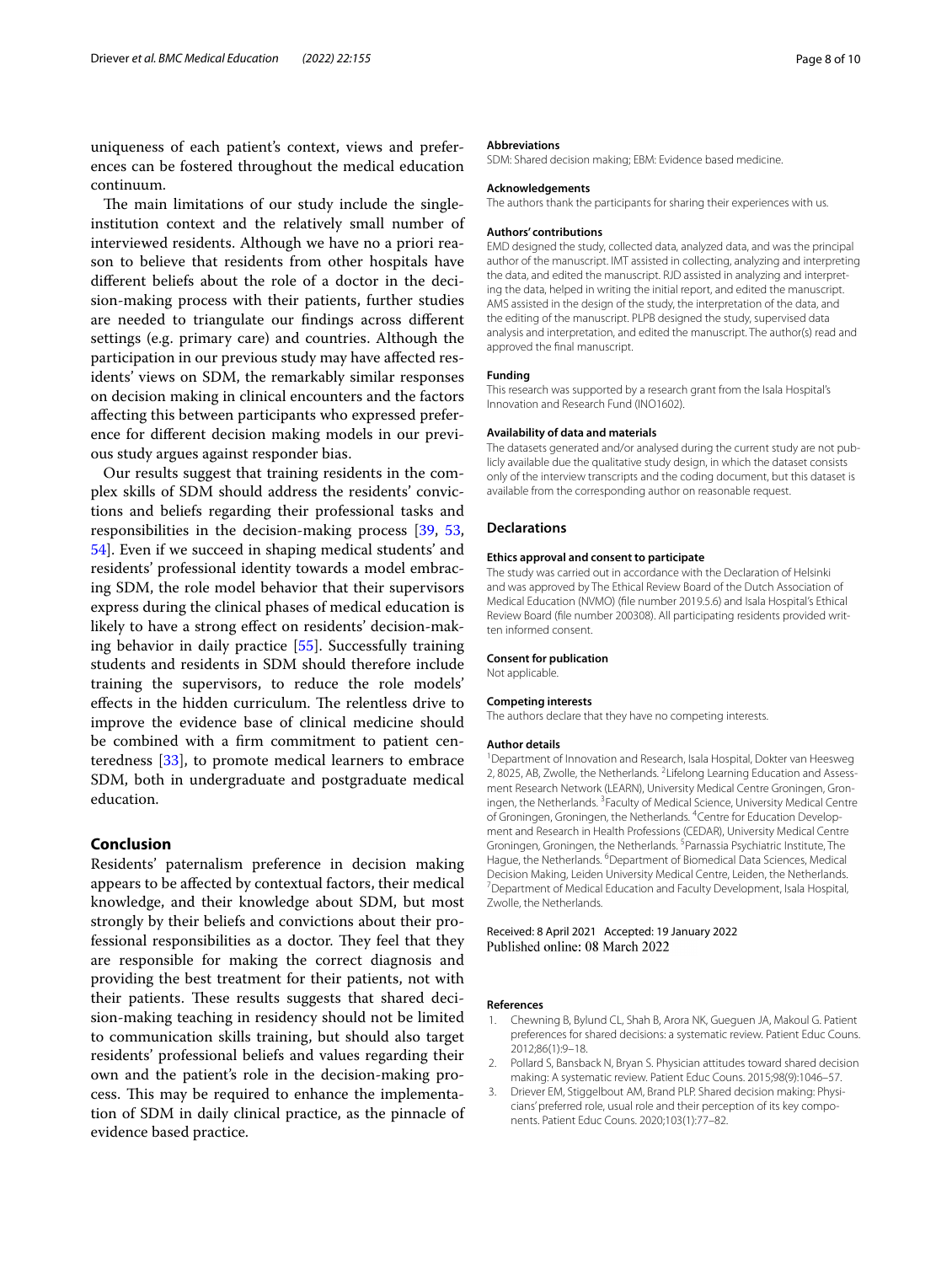- <span id="page-8-0"></span>4. Joseph-Williams N, Lloyd A, Edwards A, Stobbart L, Tomson D, Macphail S, et al. Implementing shared decision making in the NHS: lessons from the MAGIC programme. BMJ. 2017;357:j1744.
- <span id="page-8-1"></span>5. van der Weijden T, Post H, Brand PLP, van Veenendaal H, Drenthen T, van Mierlo LA, et al. Shared decision making, a buzz-word in the Netherlands, the pace quickens towards nationwide implementation. Z Evid Fortbild Qual Gesundhwes. 2017;123-124:69–74.
- <span id="page-8-2"></span>6. Elwyn G, Durand MA, Song J, Aarts J, Barr PJ, Berger Z, et al. A three-talk model for shared decision making: multistage consultation process. BMJ. 2017;359:j4891.
- <span id="page-8-3"></span>7. Stiggelbout AM, Pieterse AH, De Haes JC. Shared decision making: Concepts, evidence, and practice. Patient Educ Couns. 2015;98(10):1172–9.
- <span id="page-8-4"></span>8. Emanuel EJ, Emanuel LL. Four models of the physician-patient relationship. JAMA. 1992;267(16):2221–6.
- <span id="page-8-5"></span>9. Joosten EA, DeFuentes-Merillas L, de Weert GH, Sensky T, van der Staak CP, de Jong CA. Systematic review of the effects of shared decisionmaking on patient satisfaction, treatment adherence and health status. Psychother Psychosom. 2008;77(4):219–26.
- 10. Rathert C, Wyrwich MD, Boren SA. Patient-centered care and outcomes: a systematic review of the literature. Med Care Res Rev. 2013;70(4):351–79.
- <span id="page-8-6"></span>11. Stacey D, Legare F, Lewis K, Barry MJ, Bennett CL, Eden KB, et al. Decision aids for people facing health treatment or screening decisions. Cochrane Database Syst Rev. 2017;4:CD001431.
- <span id="page-8-7"></span>12. Couet N, Desroches S, Robitaille H, Vaillancourt H, Leblanc A, Turcotte S, et al. Assessments of the extent to which health-care providers involve patients in decision making: a systematic review of studies using the OPTION instrument. Health Expect. 2015;18(4):542–61.
- <span id="page-8-8"></span>13. van Veenendaal H, van der Weijden T, Ubbink DT, Stiggelbout AM, van Mierlo LA, Hilders C. Accelerating implementation of shared decisionmaking in the Netherlands: an exploratory investigation. Patient Educ Couns. 2018.
- <span id="page-8-9"></span>14. Greenhalgh T, Howick J, Maskrey N. Evidence based medicine: a movement in crisis? BMJ. 2014;348:g3725.
- 15. Gartner FR, Portielje JE, Langendam M, Hairwassers D, Agoritsas T, Gijsen B, et al. Role of patient preferences in clinical practice guidelines: a multiple methods study using guidelines from oncology as a case. BMJ Open. 2019;9(12):e032483.
- <span id="page-8-10"></span>16. Hofmann TC, Montori VM, Del Mar C. The connection between evidencebased medicine and shared decision making. JAMA. 2014;312(13):1295–6.
- <span id="page-8-11"></span>17. Bossen JKJ, van der Weijden T, Driessen EW, Heyligers IC. Experienced barriers in shared decision-making behaviour of orthopaedic surgery residents compared with orthopaedic surgeons. Musculoskeletal Care. 2019;17(2):198–205.
- 18. Thistlethwaite J, Heal C, Tie RN, Evans R. Shared decision making between registrars and patients--web based decision aids. Aust Fam Physician. 2007;36(8):670–2.
- <span id="page-8-12"></span>19. Kheirkhah F, Larijani RM, Faramarzi M, Yadollahpour MH, Khafri S. Psychological predictors of medical residents' perspectives on shared decision-making with patients: a cross-sectional study. BMC Med Educ. 2020;20(1):251.
- <span id="page-8-13"></span>20. Charmaz K. Constructing grounded theory: a practical guide through qualitative analysis: SAGE publications; 2006.
- <span id="page-8-14"></span>21. Watling CJ, Lingard L. Grounded theory in medical education research: AMEE Guide No. 70. Med Teach. 2012;34(10):850–61.
- <span id="page-8-15"></span>22. Finlay L. "Outing" the researcher: the provenance, process, and practice of refexivity. Qual Health Res. 2002;12(4):531–45.
- <span id="page-8-16"></span>23. Schoenfeld EM, Goff SL, Elia TR, Khordipour ER, Poronsky KE, Nault KA, et al. A Qualitative Analysis of Attending Physicians' Use of Shared Decision-Making: Implications for Resident Education. J Grad Med Educ. 2018;10(1):43–50.
- <span id="page-8-17"></span>24. Legare F, Witteman HO. Shared decision making: examining key elements and barriers to adoption into routine clinical practice. Health Aff (Millwood). 2013;32(2):276–84.
- <span id="page-8-18"></span>25. Boland L, Graham ID, Legare F, Lewis K, Jull J, Shephard A, et al. Barriers and facilitators of pediatric shared decision-making: a systematic review. Implement Sci. 2019;14(1):7.
- <span id="page-8-19"></span>26. Zeuner R, Frosch DL, Kuzemchak MD, Politi MC. Physicians' perceptions of shared decision-making behaviours: a qualitative study demonstrating the continued chasm between aspirations and clinical practice. Health Expect. 2015;18(6):2465–76.
- <span id="page-8-20"></span>27. Savelberg W, Boersma LJ, Smidt M, Goossens MFJ, Hermanns R, van der Weijden T. Does lack of deeper understanding of shared decision making explains the suboptimal performance on crucial parts of it? An example from breast cancer care. Eur J Oncol Nurs. 2019;38:92–7.
- <span id="page-8-21"></span>28. Dowson J. Transferring knowledge into practice? Exploring the feasibility of action learning for improving knowledge, skills and confdence in clinical communication skills. BMC Med Educ. 2019;19(1):37.
- <span id="page-8-22"></span>29. van den Eertwegh V, van Dalen J, van der Vleuten C, Scherpbier A. Residents' perceived barriers to communication skills learning: comparing two medical working contexts in postgraduate training. Patient Educ Couns. 2014;95(1):91–7.
- <span id="page-8-23"></span>30. Tilburt JC, Mangrulkar RS, Goold SD, Siddiqui NY, Carrese JA. Do we practice what we preach? A qualitative assessment of resident-preceptor interactions for adherence to evidence-based practice. J Eval Clin Pract. 2008;14(5):780–4.
- <span id="page-8-24"></span>31. Thor J, Olsson D, Nordenstrom J. The design, fate and impact of a hospital-wide training program in evidence-based medicine for physicians - an observational study. BMC Med Educ. 2016;16(1):86.
- <span id="page-8-25"></span>32. Sonnadara RR, Van Vliet A, Safr O, Alman B, Ferguson P, Kraemer W, et al. Orthopedic boot camp: examining the efectiveness of an intensive surgical skills course. Surgery. 2011;149(6):745–9.
- <span id="page-8-26"></span>33. McCartney M, Treadwell J, Maskrey N, Lehman R. Making evidence based medicine work for individual patients. BMJ. 2016;353:i2452.
- <span id="page-8-27"></span>34. Simons M. Correction: What are the links between evidence-based medicine and shared decision-making in training programs for junior doctors? A scoping review protocol. BMJ Open. 2020;10(6):e037225corr1.
- <span id="page-8-28"></span>35. Sackett DL, Rosenberg WM, Gray JA, Haynes RB, Richardson WS. Evidence based medicine: what it is and what it isn't. BMJ. 1996;312(7023):71–2.
- <span id="page-8-29"></span>36. Pan L. Medical Education - the tyranny of guidelines and the single best answer. 2019 [Available from: [https://blogs.bmj.com/bmj/](https://blogs.bmj.com/bmj/2019/10/01/liyang-pan-medical-education-the-tyranny-of-guidelines-and-the-single-best-answer/) [2019/10/01/liyang-pan-medical-education-the-tyranny-of-guide](https://blogs.bmj.com/bmj/2019/10/01/liyang-pan-medical-education-the-tyranny-of-guidelines-and-the-single-best-answer/) [lines-and-the-single-best-answer/.](https://blogs.bmj.com/bmj/2019/10/01/liyang-pan-medical-education-the-tyranny-of-guidelines-and-the-single-best-answer/)
- <span id="page-8-30"></span>37. Djulbegovic B, Guyatt GH. Progress in evidence-based medicine: a quarter century on. Lancet. 2017;390(10092):415–23.
- <span id="page-8-31"></span>38. Barnhoorn PC, Houtlosser M, Ottenhoff-de Jonge MW, Essers G, Numans ME, Kramer AWM. A practical framework for remediating unprofessional behavior and for developing professionalism competencies and a professional identity. Med Teach. 2019;41(3):303–8.
- <span id="page-8-32"></span>39. Bateson G. The logical categories of learning and communcation (1972). The university of chicage press edition; 2000. p. 279–308.
- <span id="page-8-33"></span>40. Cruess RL, Cruess SR, Boudreau JD, Snell L, Steinert Y. A schematic representation of the professional identity formation and socialization of medical students and residents: a guide for medical educators. Acad Med. 2015;90(6):718–25.
- 41. van den Broek S, Querido S, Wijnen-Meijer M, van Dijk M, Ten Cate O. Social Identifcation with the Medical Profession in the Transition from Student to Practitioner. Teach Learn Med. 2020.
- <span id="page-8-34"></span>42. Monrouxe LV, Rees CE. Theoretical perspectives on identity: researching identities in healtcare education. In: Cleland JD, editor. Researching Medical Education; 2015. p. 129–40.
- <span id="page-8-35"></span>43. Park YS, Konge L, Artino AR Jr. The Positivism Paradigm of Research. Acad Med. 2020;95(5):690–4.
- <span id="page-8-36"></span>44. Braschi E, Stacey D, Legare F, Grad R, Archibald D. Evidence-based medicine, shared decision making and the hidden curriculum: a qualitative content analysis. Perspect Med Educ. 2020.
- <span id="page-8-37"></span>45. Maskrey N. Shared decision making: why the slow progress? An essay by Neal Maskrey. BMJ. 2019;367:l6762.
- <span id="page-8-38"></span>46. Greenhalgh T, Howick J, Maskrey N. Evidence Based Medicine Renaissance G. Evidence based medicine: a movement in crisis? BMJ. 2014;348:g3725.
- <span id="page-8-39"></span>47. Kunneman M, Henselmans I, Gartner FR, Bomhof-Roordink H, Pieterse AH. Do Shared Decision-Making Measures Refect Key Elements of Shared Decision Making? A Content Review of Coding Schemes. Med Decis Making. 2019;39(7):886–93.
- 48. Butow P, Brown R, Aldridge J, Juraskova I, Zoller P, Boyle F, et al. Can consultation skills training change doctors' behaviour to increase involvement of patients in making decisions about standard treatment and clinical trials: a randomized controlled trial. Health Expect. 2015;18(6):2570–83.
- 49. Geiger F, Liethmann K, Reitz D, Galalae R, Kasper J. Efficacy of the doktormitSDM training module in supporting shared decision making